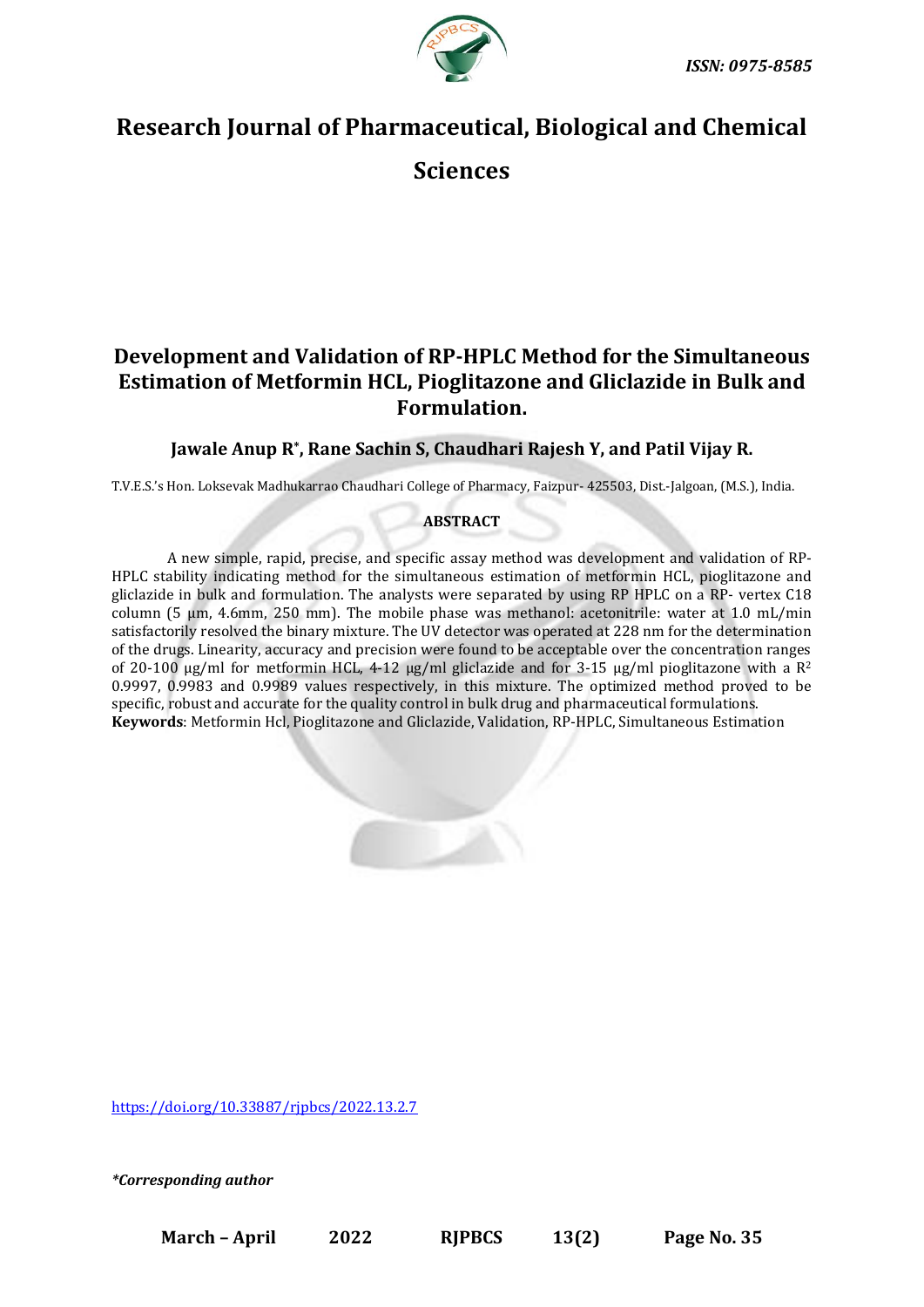

#### **INTRODUCTION**

Metformin HCL (MET) is chemically N,N-dimethylbiguanide hydrochloride, gliclazide (GLZ) is N- (hexahydrocyclopenta[c]pyrrol-2(1H)-ylcarbamoyl)-4 methylbenzenesulfonamide and pioglitazone is 5- (4-[2-(5-ethylpyridin-2-yl)ethoxy]benzyl)thiazolidine-2,4-dione. MET is a compound that It acts by suppressing excessive hepatic glucose production and improving glucose clearance, its predominant effect is to decrease fasting plasma glucose and decreasing the intestinal absorption of glucose [1-3]. Gliclazide is an oral antihyperglycemic agent used for the treatment of non-insulin-dependent diabetes mellitus (NIDDM). based on the pharmacological efficacy, gliclazide is considered a second-generation sulfonylurea which presents a higher potency and a shorter half-life [2,3] gliclazide belongs to the sulfonylurea class of insulin secretagogues, which act by stimulating β cells of the pancreas to release insulin. Sulfonylureas increase both basal insulin secretion and meal-stimulated insulin release.[3,4] Pioglitazone is other antidiabetic medications to manage type 2 diabetes mellitus. It is administered as a racemic mixture, though there is no pharmacologic difference between the enantiomers and they appear to interconvert *in vivo* with little consequence. Pioglitazone selectively stimulates the nuclear receptor peroxisome proliferator-activated receptor gamma (PPAR-γ) and to a lesser extent PPAR-α [3-6].

There often inadequate to use monotherapy, but combination therapy can simplify dosing regimens, improve compliance, decrease side effects and reduce cost. Analytical methods reported for quantitative determination of MET, GLZ and PIO individually in pharmaceutical formulations or biological fluids are high-performance liquid chromatographic HPLC [7-11] and methods reported for quantitative determination of MET individually in pharmaceutical formulations or biological fluids are HPLC and some of the reported for quantitative determination method in combination of MET, GLZ and PIO. Literature survey revealed that very few methods are reported for determination of MET, GLZ and PIO in pharmaceutical formulations, therefore it was thought worthwhile to develop simple, precise and robust analytical method for the same.

#### **Figure 1: Chemical structures of Metformin HCL (MET), Gliclazide (GLZ) and Pioglitazone (PIO).**

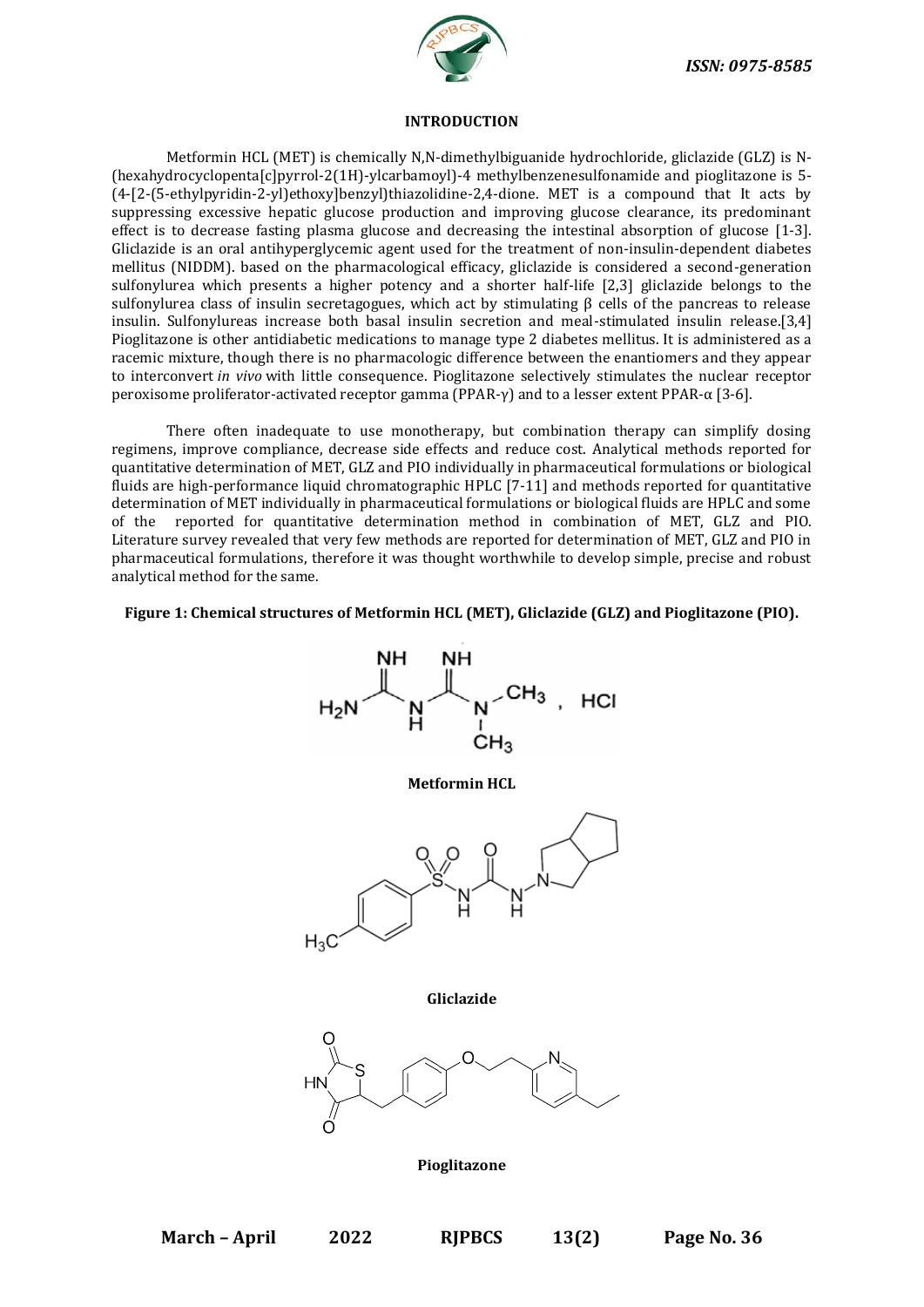

#### **MATERIAL AND METHODS**

#### **Chemicals and reagents**

Metformin HCl, Gliclazide and Pioglitazone were obtained as gift sample from Swiss Garnier Biotech Pvt. Ltd. Himachal Pradesh. Commercial pharmaceutical preparation Glycinorm Total-60 was procured from local pharmacy. Acetonitrile, methanol and water used were of HPLC grade (Qualigens Fine Chemicals, Mumbai, India). Ortho-phosphoric acid was AR grade (Qualigens Fine Chemicals, Mumbai, India). A 0.2 µm nylon filter (Pall life Sciences, Mumbai, India) was used. All other chemicals and reagents used were analytical grade unless otherwise indicated.

#### **Apparatus**

The chromatographic system (Systronics Corporation, India) consisted of LC-138 at prominence solvent delivery module, a manual rheodyne injector with a 20  $\mu$ L fixed loop and a UV-visible detector. The separation was performed on a Kromstar™ RP-Vertex C18 column (5 µm, 4.6mm\* 250 mm) at an ambient temperature. Chromatographic data were recorded and processed using Clarify 2.0 Software A Fast clean ultrasonicate cleaner (India) was used for degassing the mobile phase. Shimadzu UV 1800 double beam UV visible spectrophotometer and Sansui-vibra DJ-150S-S electronic balance were used for Spectrophotometric and weighing purposes respectively.

#### **Chromatography Conditions**

Chromatographic separations of active substances were obtained by using Kromstar™ RP-Vertex C18 column (5  $\mu$ m, 4.6mm<sup>\*</sup> 250 mm). Mobile phase acetonitrile: methanol: water (10:30:60 v/v) (PH 5.0 was adjusted with sodium acetate buffer) was prepared, filtered through a 0.2 μm nylon filter and degassed for 5 min in an ultrasonicator. The mobile phase was pumped through the column at flow rate of 1.0 mL/min. Analyses were carried out at ambient temperature with detection at 228 nm. The injection volume was 20μL and each analysis required around 14 min.

#### **Standard Solutions**

Stock standard solutions of MET 1mg/mL, GLZ 1mg/mL and PIO 1mg/mL were prepared by dissolving 50 mg MET, 50mg GLZ and 50 mg PIO standard in 50 mL methanol. Working standard solutions of MET 100 μg/mL, GLZ 12μg/mL and PIO 3 μg/mL were prepared by diluting suitable aliquots of corresponding stock solutions with mobile phase.

#### **Sample Solution**

Twenty Glycinorm Total–60 tablets containing 500 mg of MET, 60mg GLZ and 15 mg PIO were weighed and ground to fine powder. A quantity of power equivalent to 500 mg of MET, 60mg GLZ and 15 mg PIO was transferred into 100 mL volumetric flask containing methanol (30 mL), sonicated for 15 min and the volume was made up to the mark and filtered through 0.45µm nylon membrane filter. This solution was (1 mL) transferred to 10 mL volumetric flaks, dissolved and volume was adjusted to the mark. The response of solution was measured at 228 nm and quantification of MET, GLZ and PIO was done by using present HPLC method.

#### **Selection of Detection wavelength**

All the three concentrations of given samples are scanned separately. Overly spectra clearly denote optimum wavelength at 228nm with all selected analyte with possible maximum absorbance as shown in figure 2.

#### **Validation of Proposed Method** [12,13]

#### **Calibration curve (linearity)**

Accurately measured aliquots of working standard solutions equivalent to 20-100  $\mu$ gm/mL MET, 4-12 µgm/mL GLZ and 3-15 µg/mL PIO were transferred to series of 10 mL volumetric flasks and the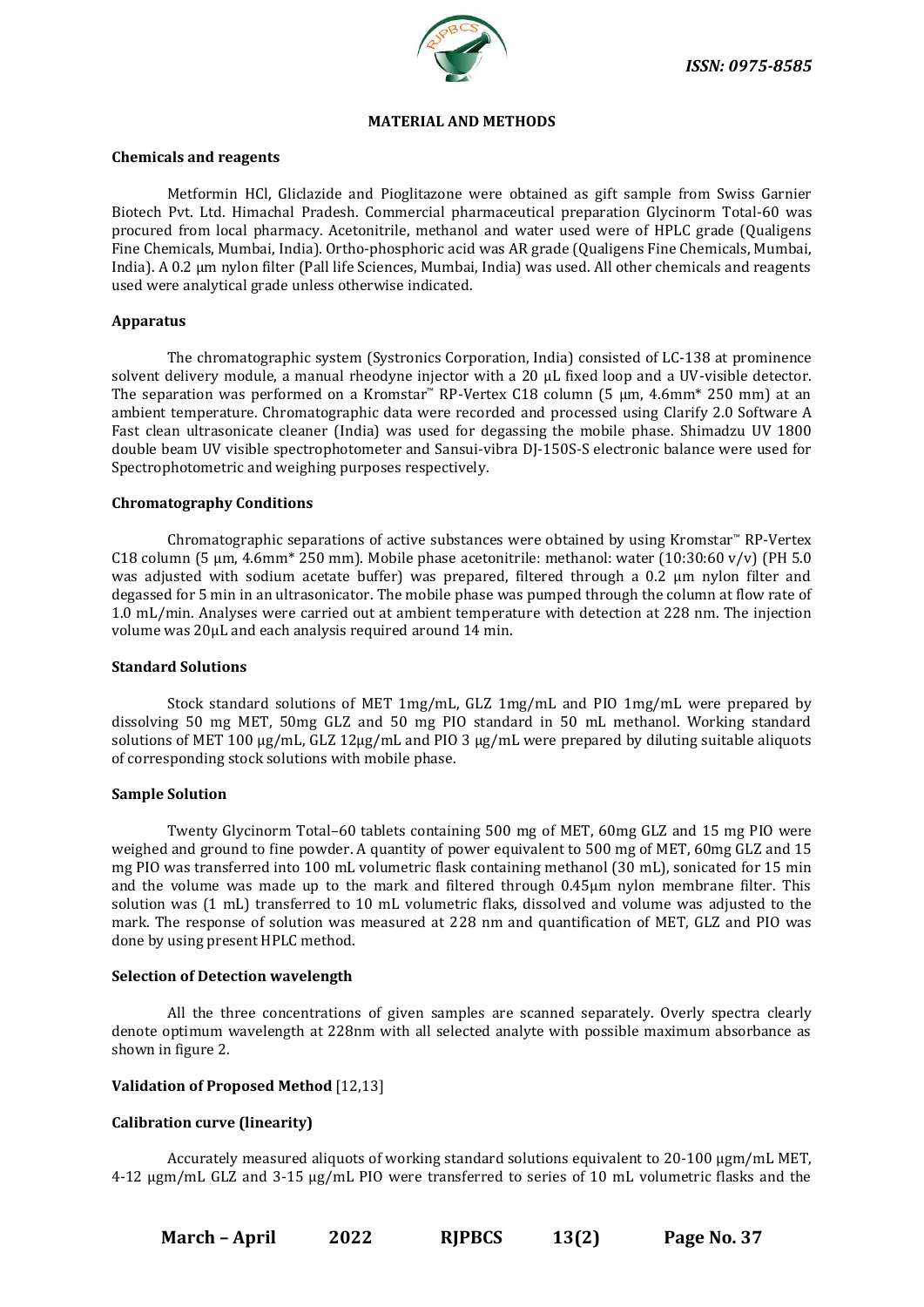

contents of the flasks were diluted to volume with mobile phase. A 20  $\mu$ L aliquot of each solution was injected in triplicate into the liquid chromatography. The conditions including the flow rate of mobile phase at 1.0 mL/min, detection at 228 nm and run time program for 12 min, were adjusted. A calibration curve for each drug was obtained by plotting area under the peak versus concentration. The graphs of area vs concentration were recorded for all the drugs and are shown in (Fig. 4, 5 and 6).

#### **Accuracy (% recovery)**

Recovery studies were carried out by adding a known amount of pure drugs MET, GLZ and PIO to a pre analyzed sample solution. These studies were carried out by spiking 80%, 100% and 120% respective drug.

#### **Method precision (repeatability)**

The precision of the developed method was assessed in terms of repeatability, intraday and inter-day precision by analyzing six replicate standard samples. The % R.S.D. values of the results corresponding to the peak area and retention time were expressed for intra-day precision and on 3 days for inter-day precision.

#### **Intermediate precision (reproducibility)**

The intra-day and inter-day precisions of the proposed method were determined by estimating the corresponding responses 5 times on the same day and on 5 different days for present method. The results are reported in terms of relative standard deviation (RSD).

#### **Limit of detection (LOD) and limit of quantitation (LOQ)**

LOD and LOQ of the drug were calculated using the equations according to International Conference on Harmonization (ICH) guidelines.

#### **Robustness**

Robustness of the method was determined by making slight changes in chromatographic conditions. Effect of % of water (59, 60 and 61%) in mobile phase on the retention time and slight changes in flow rate were applied as variable parameters. Flow rate varied at three levels (0.9, 1, 1.1). One factor at the time was changed to estimate the effect. Thus standard solution at varied pH (pH 4.9, 5 and 5.1) three pH levels was performed.

#### **Specificity**

Specificity is the ability of the analytical method to measure analyte response in presence of interferences including degradation products and related substances. Specificity was checked by determining MET, GLZ and PIO in laboratory prepared binary mixture and in binary mixture containing different degradation products.

#### **System suitability Test (SST)**

In the system suitability test tertiary solution of 100  $\mu$ g/ml of MET, 12  $\mu$ g/ml GLZ and 3  $\mu$ g/ml of PIO (n=6) was prepared and injected. Then the system suitability parameters like retention time, theoretical plates, tailing factor and resolution were calculated from the chromatogram.

#### **Analysis of MET, GLZ and PIO in Combined Tablet Dosage Form**

Tablets containing MET (500 mg), GLZ (60 mg) and PIO (15 mg) of the brand Glycinorm Total-60 from Glenmark Pharma. Ltd. India, were purchased from the local market. The responses of the tablet dosage form were measured at 228 nm for quantification of MET, GLZ and PIO by using LC method above. The amounts of MET, GLZ and PIO present in sample solutions were determined by adjusting the responses into the regression equations for MET, GLZ and PIO.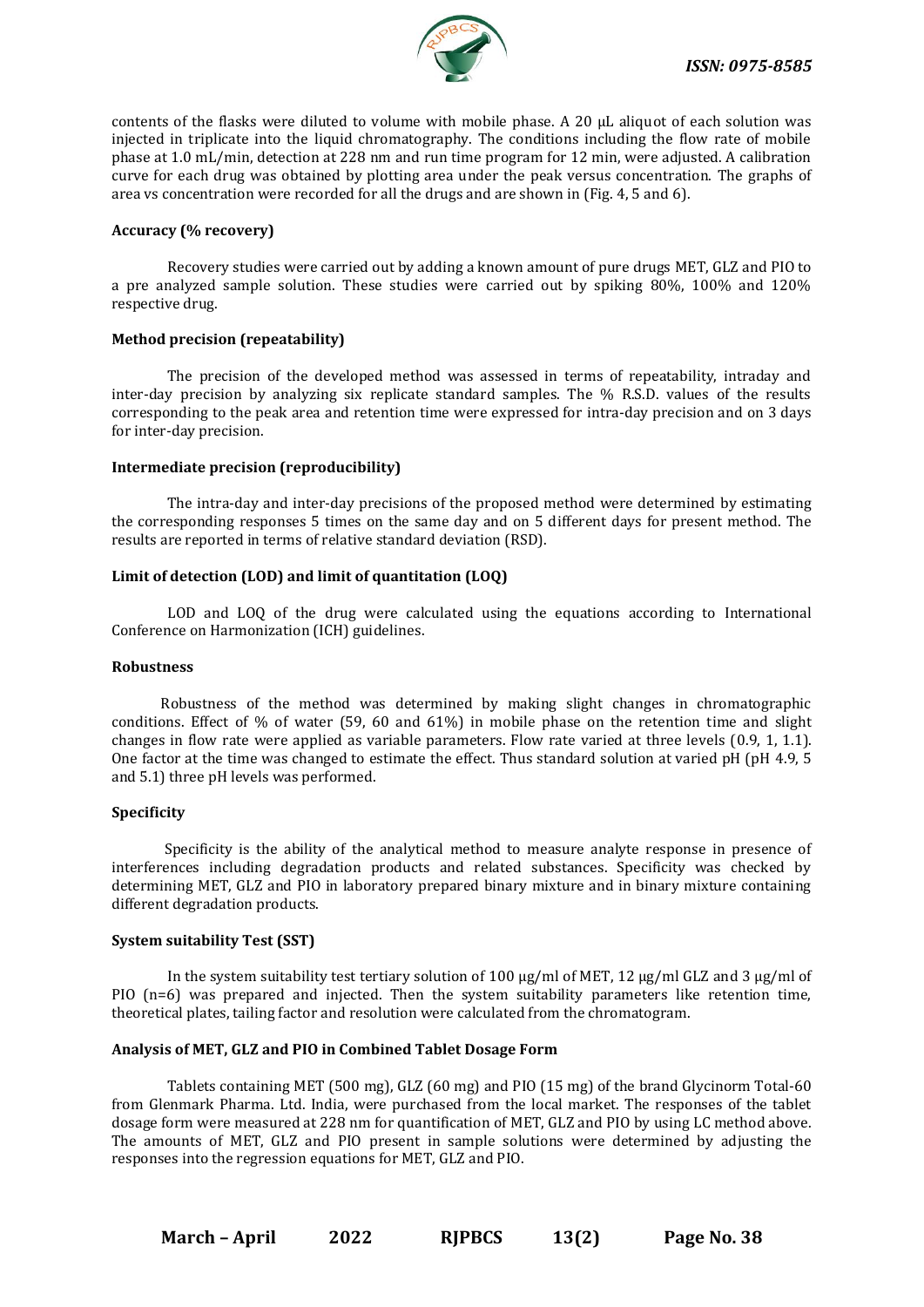

#### **RESULTS AND DISCUSSION**

The absorption spectra of MET, GLZ and PIO greatly overlap; so conventional determination of these compounds in mixture is not possible. To optimize the LC parameters, several mobile phase compositions were tried. A satisfactory separation and good peak symmetry for MET, GLZ and PIO were obtained with a mobile phase consisting of Acetonitrile: methanol: water (10:30:60 v/v), pH 5 adjusted using Ortho-phosphoric acid buffer. Quantification of the drugs was performed at 228 nm. Resolution of the components with clear baseline separation was obtained.

#### **Validation of the Proposed Method**

#### **Linearity**

Linear correlation was obtained between peak areas and concentrations of MET, GLZ and PIO in range of 20–100 µg/mL, 4- 12 µg/mL and 3-15 µg/mL respectively. The linearity of calibration curves was found to be acceptable over the concentration ranges of for MET, GLZ and PIO with a R<sup>2</sup> 0.9997, 0.9983 and 0.9989 values respectively (Table- 1, Fig- 4, 5 and 6). The results show that good correlation existed between the peak area and concentration of the analysts.

#### **Accuracy**

The recovery experiments were performed by the standard addition method. The recoveries obtained were 99.80, 99.92 and 99.87% for MET, GLZ and PIO, respectively (Table 2). The high values indicate that the method was accurate. The recovery studies showed that the results were within acceptable limits, above 99.5% and below 100.5%.

#### **Method precision**

Precision study was carried out using parameter like method repeatability study which showed that results were within acceptable limit 0.110, 0.058 and 0.061 i.e. % RSD below 2.0 indicating that the method is reproducible. The results are shown in (Table No.2)

#### **Intermediate precision**

The intra-day RSD values for MET, GLZ and PIO were 0.7674, 1.1703 and 1.2222 %, respectively. The inter-day RSD values for MET, GLZ and PIO were 0.5296, 1.7377 and 0.5154 % respectively. The % RSD (< 2%) values indicate that the method was sufficiently precise (Table 2).

#### **LOD and LOQ**

LOD values for MET, GLZ and PIO were found to be 2.240049 ug/mL, 0.499942 ug/mL and 0.586203  $\mu$ g/mL, respectively. LOQ values for MET, GLZ and PIO were found to be 6.788027  $\mu$ g/mL, 1.514974 µg/mL and 1.776373 µg/mL respectively (Table 2). These data showed that the method was sensitive enough for the determination of MET, GLZ and PIO.

#### **Specificity**

Specificity is the ability of the analytical method to measure analyte response in presence of interferences including degradation products and related substances. Specificity was checked by determining MET, GLZ and PIO in laboratory prepared binary mixture and in binary mixture containing different degradation products (Table 2 and 3).

#### **Robustness**

The method was found to be robust with no significant changes on test result upon change of analytical conditions like different flow rate, amount methanol in mobile phase and pH of mobile phase with the standard deviation was found to be Bellow 1 and % RSD is less than 2 for all results. It was found that under small deliberate changes of chromatographic factors, there was no considerable change in under study parameters (Table 4).

**March – April 2022 RJPBCS 13(2) Page No. 39**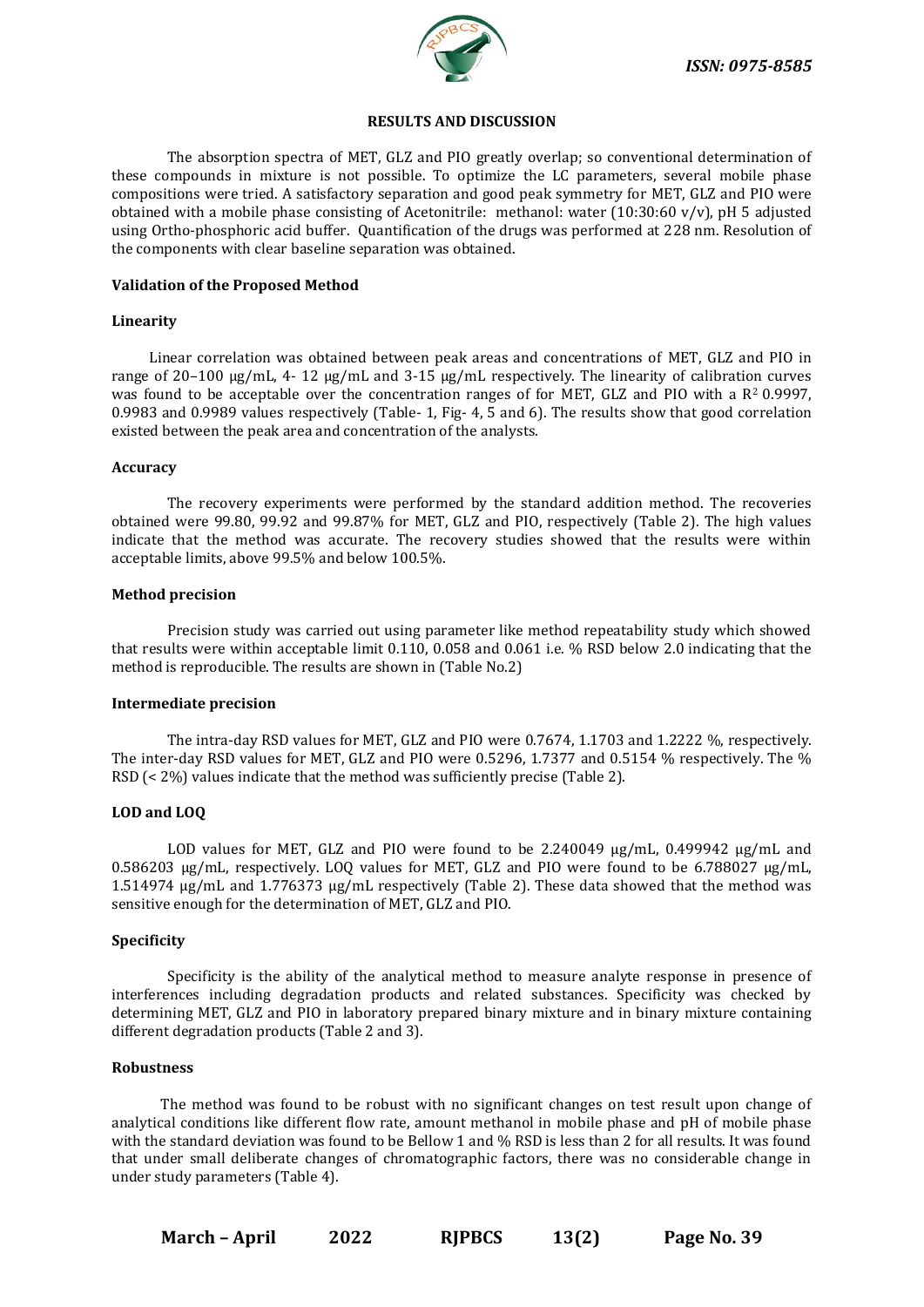

#### **System Suitability Test**

A sample solution of 100 µg/ml of MET, 12 µg/ml of GLZ and 3 µg/ml of PIO (n=5) was prepared and same was injected, then the system suitability parameters were calculated from the chromatogram. The parameters, retention times, resolution factor, tailing factor and theoretical plates were evaluated. The results (Table 4) obtained from system suitability tests are in agreement with the official requirements.

#### **Table 1: Regression analysis of the calibration curves for MET, GLZ and PIO in the proposed HPLC Method**

| <b>Parameter</b>                 | Gliclazide<br><b>Metformin HCl</b> |          | Pioglitazone |  |
|----------------------------------|------------------------------------|----------|--------------|--|
| Linearity Range (µg/mL)          | 20-100                             | $4 - 12$ | $3 - 15$     |  |
| <b>Detection Wavelength (nm)</b> | 228                                |          |              |  |
| $Slope \pm SD$                   | 69.506                             | 27.845   | 116.45       |  |
| Intercept $\pm$ SD               | 219.83                             | 18.422   | 0.26         |  |
| <b>Correlation coefficient</b>   | 0.9997                             | 0.9983   | 0.9989       |  |

SD- Standard deviation

#### **Table 2: Summary of the validation parameters for the proposed HPLC method**

| <b>Parameter</b>                   | <b>MET</b>        | <b>GLZ</b>        | PIO <sub></sub> |
|------------------------------------|-------------------|-------------------|-----------------|
| LOD                                | 2.240049          | 0.499942          | 0.586203        |
| L <sub>0</sub>                     | 6.788027          | 1.514974          | 1.776373        |
| Accuracy                           | 99.80             | 99.92             | 99.87           |
| Repeatability<br>$(\% RSD, n = 5)$ | 0.110             | 0.058             | 0.061           |
| Precision<br>$(\%RSD)$             |                   |                   |                 |
| Inter-day, $n = 5$                 | 0.5296<br>99.49   | (1.7377)<br>98.16 | 98.66 (0.5154)  |
| Intra-day, $n = 3$                 | (0.7674)<br>99.16 | (1.1703)<br>98.91 | 98.33 (1.2222)  |

LOD = Limit of detection. LOQ = Limit of quantification

RSD = Relative standard deviation.

#### **Table 3: Assay results for the combined dosage form using the proposed HPLC method**

| <b>Formulation</b> | MET                 | GLZ                 | PIO                 |
|--------------------|---------------------|---------------------|---------------------|
| Glycinorm          | $99.32 \pm 0.25849$ | $99.52 \pm 0.33515$ | $99.78 \pm 0.05594$ |
| Total 60           |                     |                     |                     |

SD =Standard deviation, 5 determinations

**Table 4: System suitability test parameters for MET, GLZ and PIO for the proposed HPLC method**

| <b>System Suitability Parameters</b> | <b>MET</b> | GLZ     | PIO     |
|--------------------------------------|------------|---------|---------|
| <b>Retention Time (tR)</b>           | 2.82       | 3.40    | 3.85    |
| Capacity Factor (k)                  | 1.827      | 2.408   | 2.859   |
| <b>Theoretical Plate Number (N)</b>  | 3034.43    | 4409.60 | 5080.05 |
| <b>Asymmetry</b>                     | 1.546      | 1.295   | 1.205   |
| <b>Resolution Factor (R)</b>         |            | 2.836   | 2.146   |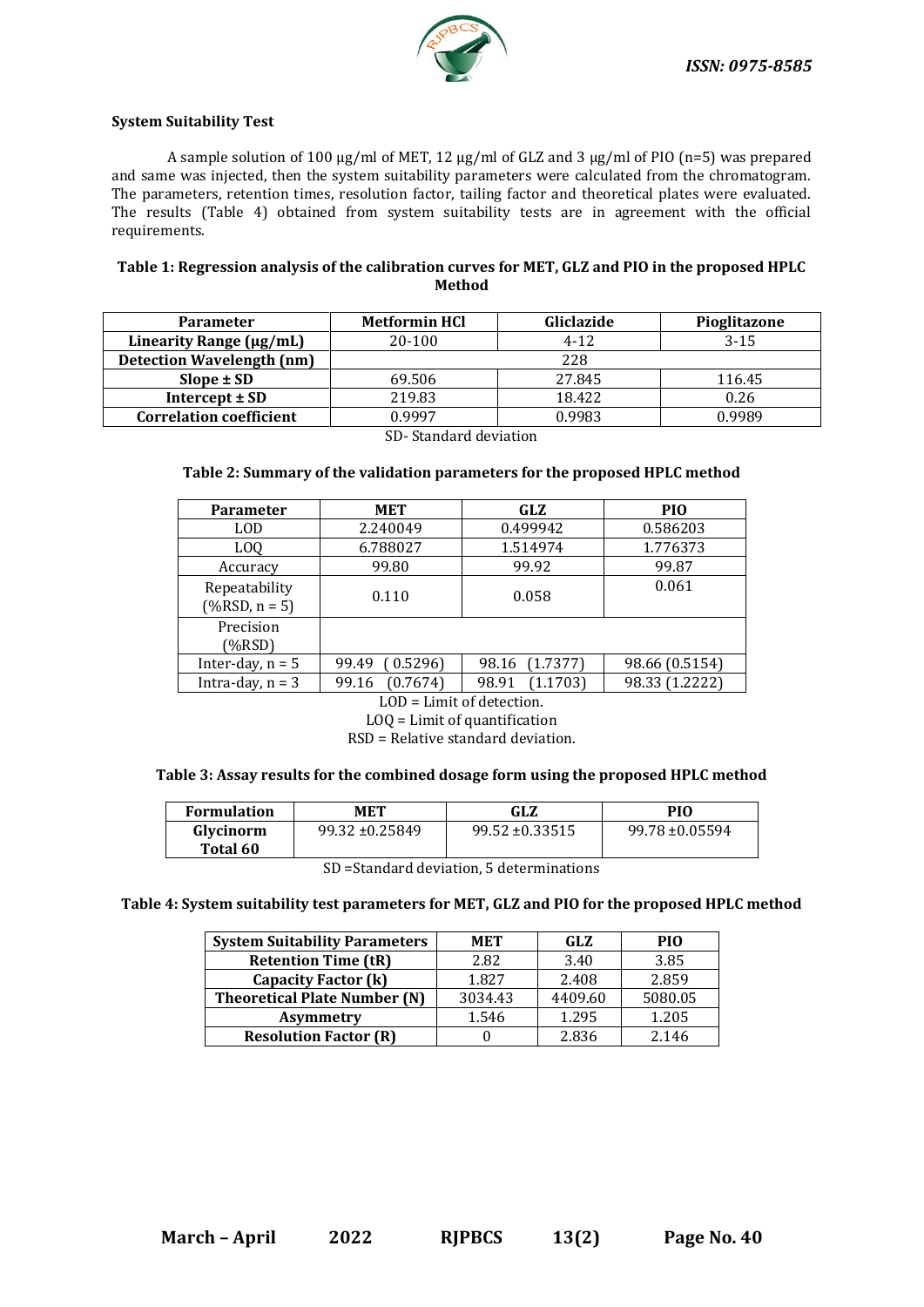



**Figure 2: Overlay Spectra of Samples.**

**Figure 3: Typical liquid chromatogram obtained for a 20 µL injection of a tablet of MET, GLZ and PIO**





**Figure 4: Calibration Curve for Metformin HCL**

**March – April 2022 RJPBCS 13(2) Page No. 41**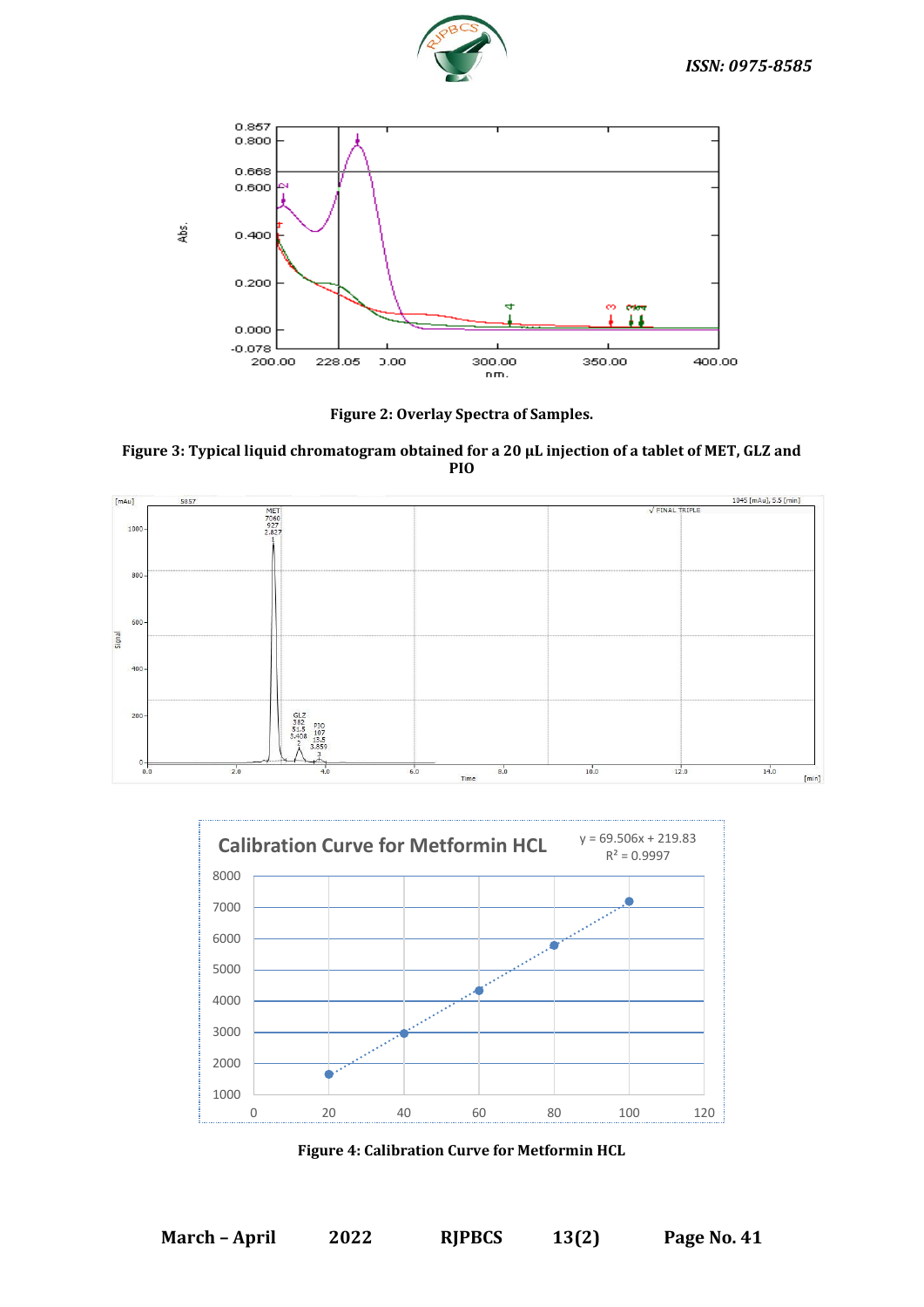



**Figure 5: Calibration Curve for Gliclazide**



**Figure 6: Calibration Curve for Pioglitazone**

#### **CONCLUSIONS**

The proposed RPHPLC method presented in this paper has advantages of simplicity, precision and convenience for separation and quantitation of MET, GLZ and PIO in combination and can be used for the assay of their respective dosage form. Moreover, the proposed method is a stability indicating assay method that can determine MET, GLZ and PIO in presence of their degradation products. Thus, the proposed method can be used for the quality control of MET, GLZ and PIO in typical laboratories.

#### **ACKNOWLEDGEMENTS**

The authors are thankful to Swiss Garnier Biotech Pvt. Ltd., for supplying API as generous gift sample.

#### **REFERENCES**

[1] Nazar mustafa mansoory, anurekha jain. International Journal Of Pharmacy And Pharmaceutical Sciences 2012; 4(S)5: 72-76.